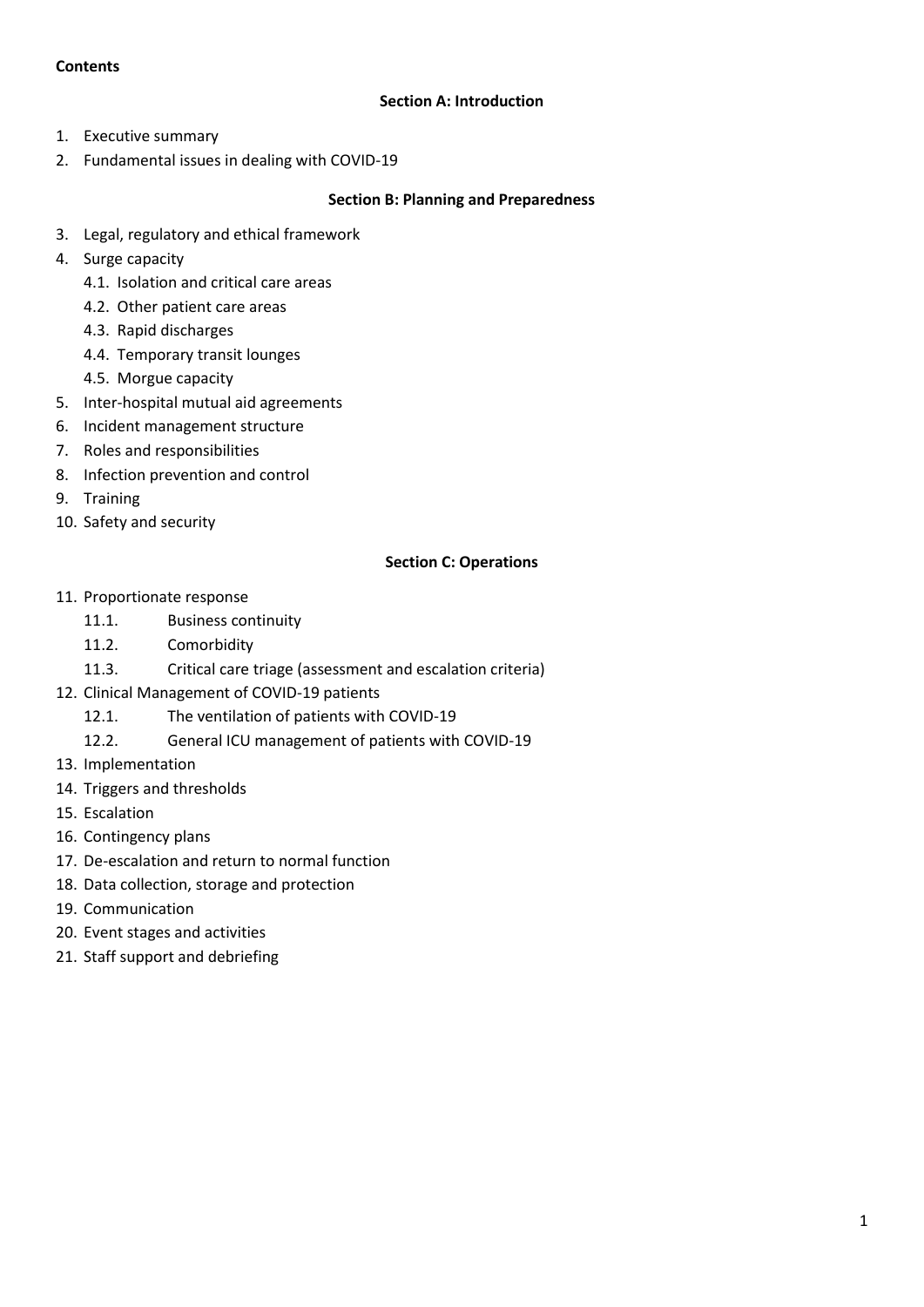## **1. Executive Summary**

- 1.1.1.This document represents a consensus on the approach to managing the outbreak of SARS-CoV-2 in the Western Cape. The Critical Care Forum has representation from tertiary, secondary, regional and large district hospitals.
- 1.1.2.There is currently little or no robust data on the management of patients with SARS-CoV-2 in the literature. The content of this document has been put together based on the limited information available, international recommendations and guidelines, the experience of international colleagues, the participating clinicians and information that has come forth on the internet and through social media.
- 1.1.3.This document needs to be interpreted in conjunction with circulars H67 and H68 of 2007. These are the Critical Care Admissions, Discharge and Transfer Policy Document and Policy: Defining Critical Care for the Western Cape.
- 1.1.4.The main objectives of the guidelines contained in this document are to:
- 1.2. Maintain a standard of quality critical care
- 1.3. Direct scarce critical care resources as efficiently and efficaciously as possible
- 1.4. Provide a coordinated and consistent approach for public hospitals across the Western Cape

## **2. Fundamental issues in dealing with COVID-19**

- 2.1. Tygerberg Hospital is currently designated as the referral hospital for port authorities. This does not equate to Tygerberg Hospital being the receiving hospital for all, either suspected or confirmed, cases of COVID-19. It is a reality that Tygerberg Hospital does not have the capacity to deal with all COVID-19 patients in the Western Cape.
- 2.2. The recommendations of the World Health Organisation are to attempt to contain the spread of disease through isolation. This will be upheld as far as is reasonably possible.
- 2.3. It is desirable to keep the movement of confirmed cases to an absolute minimum both within and between healthcare facilities.
- 2.4. It is desirable to keep the exposure of all categories of healthcare workers, support personnel and the general public to an absolute minimum.
- 2.5. To successfully manage an outbreak the combined efforts of all healthcare facilities is required. Each hospital will have to shoulder its share of the disease burden.
- 2.6. Close communication between hospitals with respect to the demand for critical care beds is likely to be crucial in trying to ensure the best outcome for as many patients as possible.

#### **Section B: Planning and Preparedness**

## **3. Legal, regulatory and ethical framework**

The guidelines in this document conform to the following:

- National Health Act 61 of 2003
- Disaster Management Act 57 of 2002
	- $\circ$  Regulations issued in terms of Section 27(2) as published in volume 657 of the Government Gazette on 18 March 2020
- Health Professions Act 56 of 1974
- Nursing Act 33 of 2005
- Occupational Health and Safety Act 85 of 1993, as amended by the Occupational Health and Safety Act 181 of 1993
- All guidelines of relevant Professional Councils
- The following ethical duties:
	- o Non-maleficence (duty to do no harm and to prevent harm)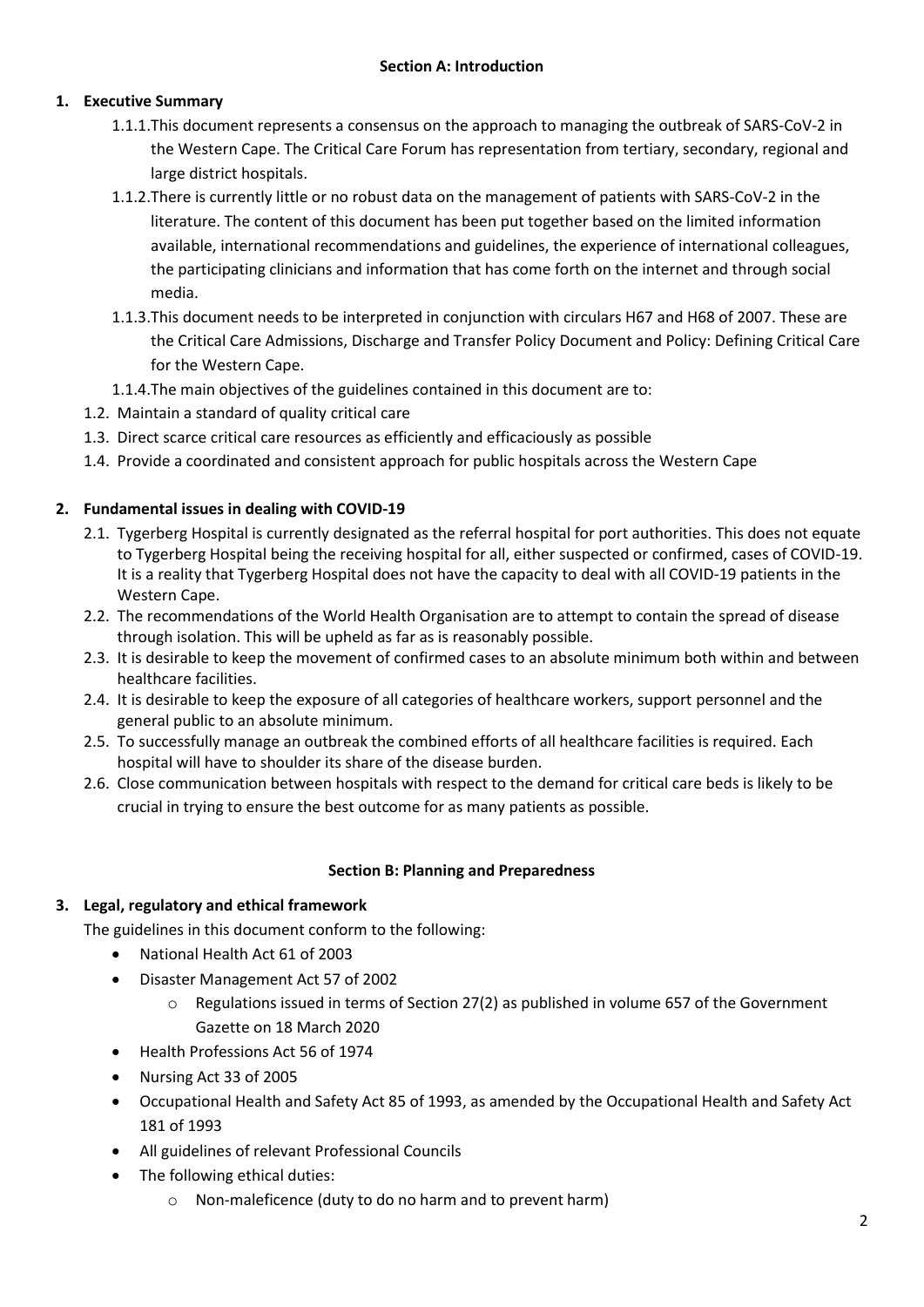- o Distributive justice (fair distribution of benefits and burdens)
- o Autonomy (the patient or their surrogate can make an informed decision to refuse critical care treatment)

As seen in other countries where healthcare systems have been overwhelmed by COVID-19, it may happen that medical and nursing personnel exceed their scope of practice out of necessity. These circumstances are extraordinary and unprecedented. While every effort will be made by incident management teams, medical personnel and nursing personnel to abide by legal, regulatory and ethical standards there may be actions taken that cannot be justified or that may lead to harm. The following actions will warrant immediate disciplinary action:

- 3.1. Theft of medication or supplies
- 3.2. Sharing of patients' photographs or other confidential information on social media
- 3.3. Physical altercations with colleagues, patients or other members of the public
- 3.4. Disobedience of a direct order that results in harm to the patient
- 3.5. Unauthorised release of information to the press

# **4. Surge capacity**

4.1. Isolation and critical care areas

Current reality is that a limited capacity to expand intensive care services exists.

It is likely that the major stumbling block to the expansion of capacity will be in the form of staff constraint, particularly nursing. With the progression of the outbreak, staff illness, fear and truancy are likely to limit the ability to expand services.

The secondment of staff from other components of the service may be needed to support intensive care units.

- 4.1.1.Isolation rooms must be identified and equipped for patients who require testing or are awaiting test results for COVID-19
- 4.1.2.Intensive care units in public hospitals are almost always operating at full capacity
- 4.1.3.From what is known about COVID-19 the number of patients requiring critical care will place a significant burden on our system
- 4.1.4.Hospitals are advised to find suitable areas to convert into temporary intensive care units provided that there is sufficient equipment and trained personnel to care for patients in these areas
- 4.1.5.The table below indicates the maximum potential for accommodating ventilated patients in the Western Cape given current resources. It is important to appreciate that this represents a theoretical maximum and the resource cannot be directed solely at the management of patients with COVID-19.

| Hospital      | <b>ICU Ventilators</b> | <b>Emergency Unit</b><br><b>Ventilators</b> | <b>Expansion capacity</b> |
|---------------|------------------------|---------------------------------------------|---------------------------|
| George        | 6                      |                                             |                           |
| Groote Schuur | 118 (all inclusive)    |                                             |                           |
| Paarl         |                        |                                             |                           |
| Somerset      | 4                      | 4                                           | 4 transport ventilators   |
| Tygerberg     | 122 (all inclusive)    |                                             |                           |
| Victoria      |                        |                                             |                           |
| Worcester     |                        |                                             |                           |
| <b>Totals</b> | 259                    | 12                                          | 8                         |

## 4.2. Other patient care areas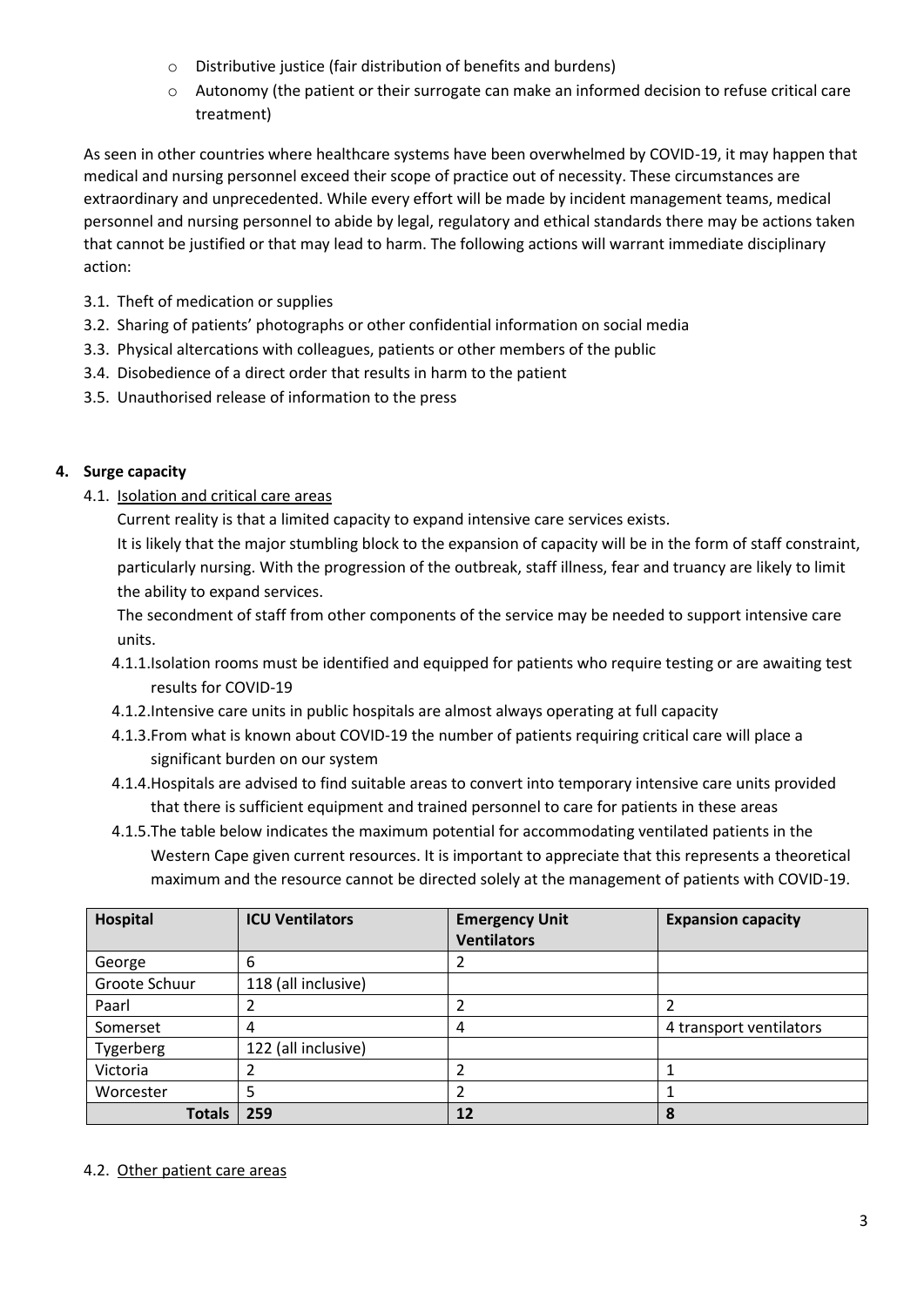Providing isolation rooms and additional intensive care units will impact on the space available for other patient care areas. Each hospital must make a careful assessment of which services can be deferred in order to free up space for isolation rooms and intensive care units

## 4.3. Rapid discharges

In the event that potential COVID-19 patients still need to be admitted but all available space has been allocated and healthcare services have already been deferred it will become necessary to discharge patients in order to free up beds. A rapid discharge policy that lists specific criteria and guidelines should be in place so that patients are not randomly discharged, possibly needing to be readmitted at a later stage.

## 4.4. Temporary transit lounges

Areas will need to be identified for patients who have been rapidly discharged but who are unable to leave the hospital immediately.

## 4.5. Morgue capacity

With the current mortality rates in the country, the average 3% mortality rate associated with COVID-19 could lead to insufficient space in hospital and state mortuaries. Protocols such as coordination with private mortuaries must be in place as soon as possible.

## **5. Inter-hospital mutual aid agreements**

Where possible hospitals may agree to assist each other with resources, procedures and information Records should be kept when equipment is transferred between hospitals or when personnel are rerouted to other hospitals as this may have financial implications that need to be addressed later

## **6. Incident management structure**

- 6.1. This section only applies if a specific hospital does not already have an incident management team.
- 6.2. The response to this outbreak follows an incident management approach, allowing for hospitals to maintain a level of autonomy while still fitting into the provincial incident management structure. Each hospital must be able to make decisions for its own circumstances to provide the highest level of care according to the guidelines of this document.
- 6.3. The functions of the management structure will include making decisions about whether or not to escalate or de-escalate event stages regardless of thresholds and triggers, making decisions regarding the critical care of patients and the operations of the intensive care units and adjusting the hospital's response plan when necessary.
- 6.4. The recommended members of the incident management team are:
	- 6.4.1. Hospital CEO
	- 6.4.2. Head of ICU
	- 6.4.3. Senior Nurse Manager or Deputy
	- 6.4.4. Assistant Manager of Nursing: Emergency Unit
	- 6.4.5.Assistant Manager of Nursing: ICU
	- 6.4.6. Representative for facility management rep
	- 6.4.7. IPC team
	- 6.4.8. Representative for EHS
	- 6.4.9. Representative for support services

## 7. **Roles and responsibilities**

Roles and responsibilities that relate specifically to the COVID-19 outbreak should be established for all affected departments and/or services and assigned to specific people for communication to their departments. Job cards can be created for these roles so that, should certain responsibilities be assigned to specific people, someone else can easily fill that role when the designated person is not available.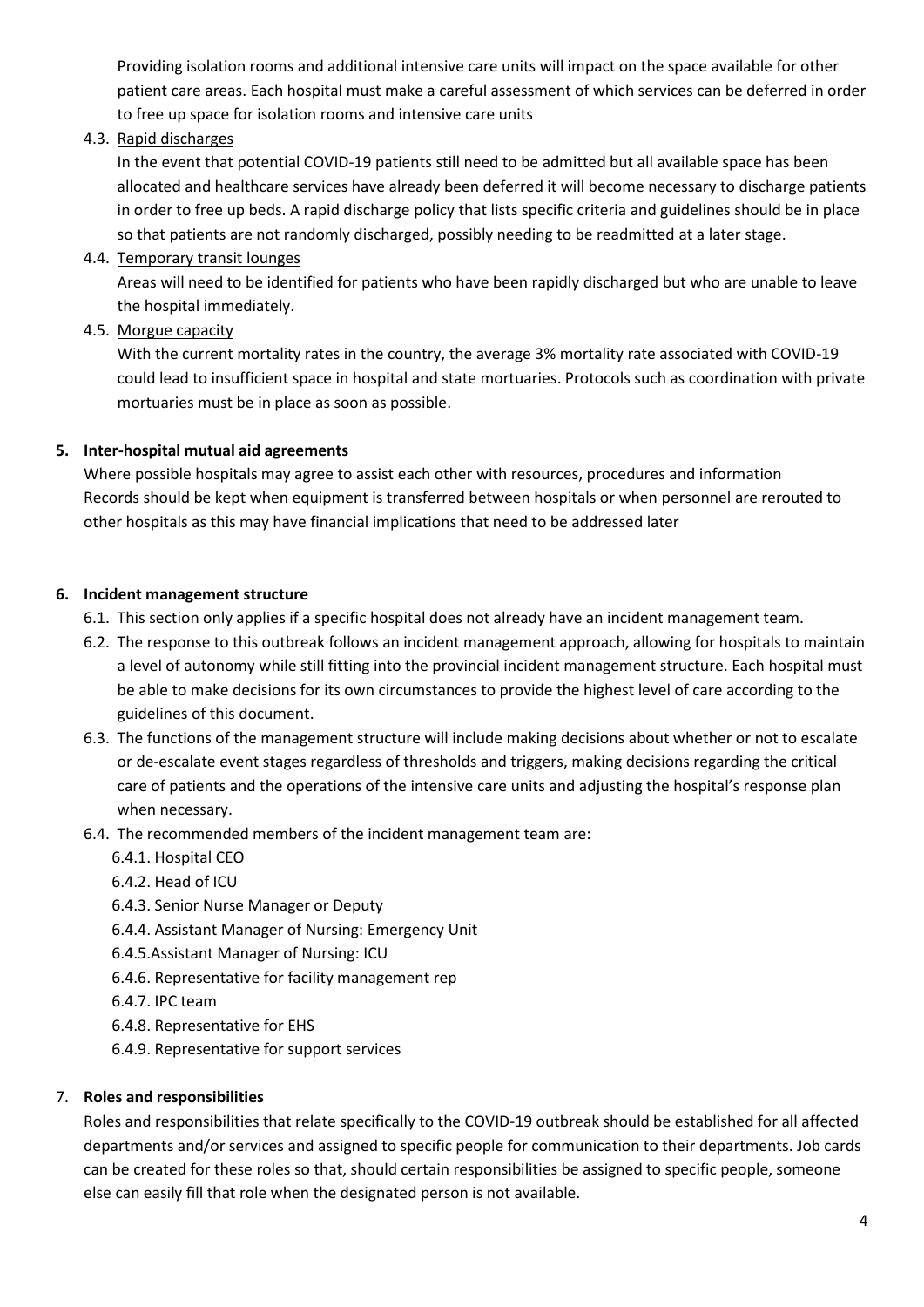- 7.1. General management
- 7.2. Nursing management
- 7.3. Allied health management
- 7.4. Equipment distribution and tracking (clinical technicians and asset management)
- 7.5. Procurement (supply chain management and those responsible for ordering agency staff)
- 7.6. Security
- 7.7. Food, water, linen, hygiene, etc.
- 7.8. Support services
- 7.9. Bed management
- 7.10. Public and media liaison

7.11. Communications, information technology and information management

# **8. Infection prevention and control**

It is absolutely imperative that all institutions ensure that staff are adequately prepared and practised in the proper use of personal protective equipment and infection control.

It is suggested that staff that will be in contact with patients with SARS-CoV-2 have their infection control practises scrutinised and checked.

The following recommendations apply –

8.1. The use of the following is mandatory if in contact with patients either known or suspected to have COVID-19:

8.1.1.A surgical facemask

8.1.2.A protective apron, or similar

8.1.3.Gloves

- 8.2. The use of the following is mandatory for procedures where aerosol production is a risk (the taking of nasopharyngeal and pharyngeal swabs in non-ventilated patients or the performance of intubation):
	- 8.2.1.An N95 face mask

8.2.2.Eye protection (goggles)

8.2.3.A protective apron, or similar

8.2.4.Gloves

The above measures need to be employed in combination with meticulous hand hygiene. N95 masks, when used need to be discarded after each use.

# **9. Training**

Training, at this point, should already have been done for all hospital personnel. Hands-on refresher training may be necessary and can be conducted by IPC or intensive care Operational Managers. Full training sessions for agency personnel may be practical or feasible. It is recommended that only experienced agency personnel be allowed to care for infected patients and that these agency workers be included in any refresher courses conducted in the intensive care units.

# **10. Safety and security**

It is left to the discretion of each hospital to decide how many visitors, if any, to allow per patient during this outbreak. Security may need to be increased for intensive care units and isolation units to assist with irate visitors who have been refused entry and to ensure that no unauthorised people try to gain access to these areas.

A control measure must be implemented to control access for personnel who have been asked to assist during this outbreak but who are not employed by the hospital or working through a registered agency. Vigilance in the affected areas is needed to prevent the theft of medication or supplies.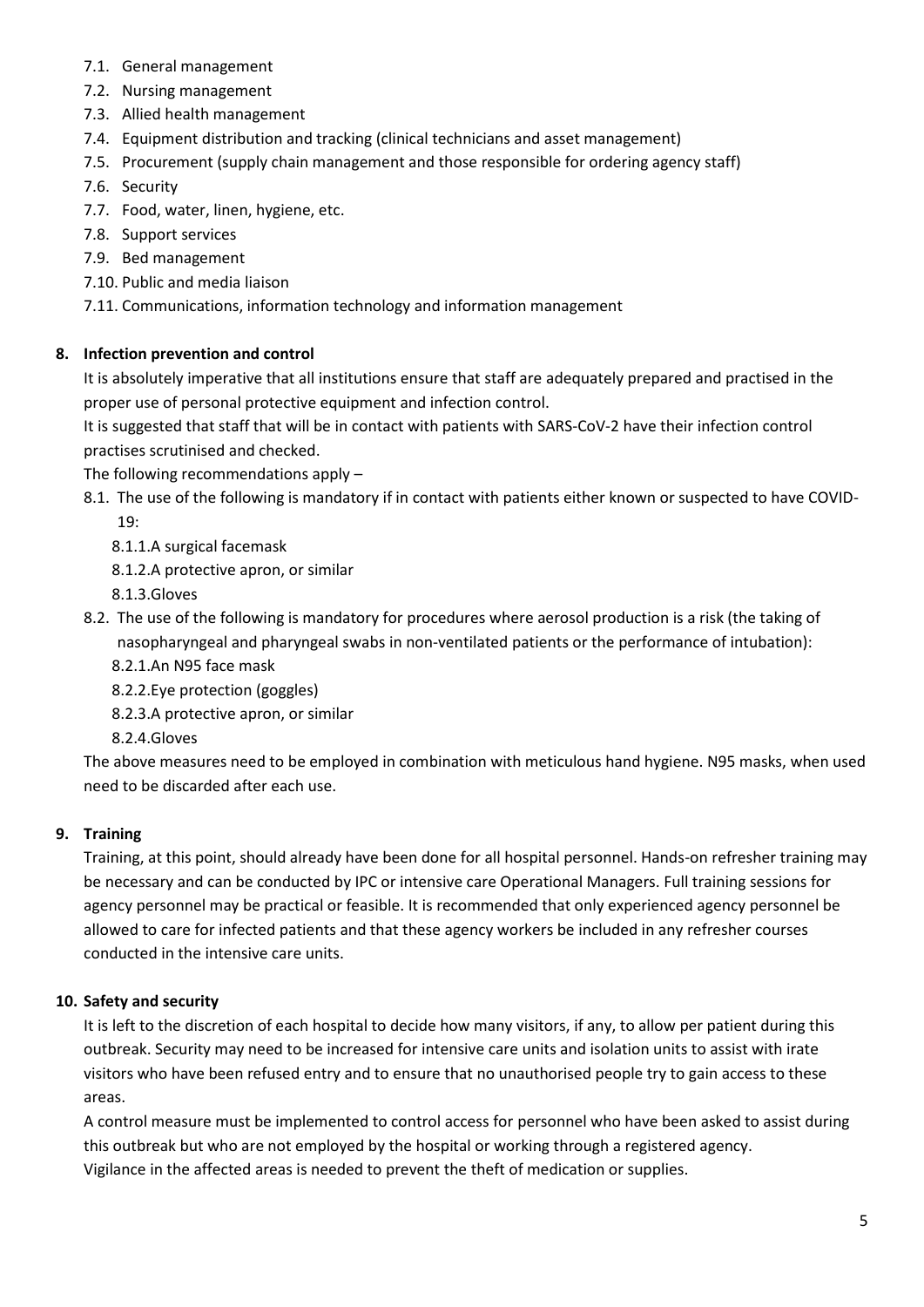### **Section C: Operations**

### **11. Proportionate response**

#### 11.1. Business continuity

While it is of utmost importance to provide the highest level of care to patients infected with COVID-19, the treatment and care of other patients in the intensive care units and throughout the rest of the hospital cannot be jeopardised. The additional requirement for critical care beds will impact the normal functions of a hospital but this effect must be limited for as long as possible. Any plans for the expansion of the critical care units and the implementation of additional isolation areas must be done in consultation with affected areas.

## 11.2. Comorbidity

Critical care resources are always in high demand and this outbreak will increase that demand. Difficult decisions will have to be made in allocating limited resources when demand exceeds availability, including the expanded intensive care units. The assessment criteria will include comorbidity. Patients and their relatives must be made aware of this. There is currently not enough known about how COVID-19 affects patients with HIV and TB which are both widespread in the Western Cape. As more information is made available it may affect the triage assessment of these patients.

## 11.3. Critical care triage (assessment and escalation criteria)

Current evidence suggests that patients requiring intensive care deteriorate 6-10 days after presenting with symptoms of COVID-19, becoming progressively short of breath and developing signs of multiple organ dysfunction.

At the outset it must be appreciated that many patients will present as severe community acquired pneumonias, of which only a subgroup will have SARS-Cov-2 as an aetiologic agent. There is little need to alter the management of this group of patients other than to include viral screening on tracheal aspirate/bronchoalveolar lavage as a routine.

Patients presenting with a severe community acquired pneumonia, and no diagnosis of COVID-19, who fit the case definition for COVID-19, should receive the usual standard of care and then be isolated and discussed with an infectious diseases expert.

For patients fitting the case definition of COVID-19 and presenting with late respiratory failure the following are noteworthy:

- 11.3.1. The late development of respiratory failure appears to carry a worse prognosis.
- 11.3.2. Elderly patients in other parts of the world have experienced a higher mortality than younger patients.
- 11.3.3. Patient comorbidity has an adverse impact on outcome. The comorbidities particularly associated with a poor outcome are diabetes, hypertension and ischaemic heart disease.
- 11.3.4. The onset of other organ failure in addition to respiratory failure has a grave prognosis.
- 11.3.5. The need for acute dialysis, in combination with the need for ventilation, also carries a grave prognosis.
- 11.3.6. ECMO appears to have little benefit in the management of COVID-19 patients.
- 11.3.7. With this in mind the following recommendations are made:
- 11.3.8. Older patients (age more than 65 years) with comorbidity not be considered for ventilation.
- 11.3.9. Patients either already on ventilation, or requiring both ventilation and dialysis be offered palliative care.
- 11.3.10. Ventilated patients showing no improvement after 5 days be considered for palliative care. [The Italian experience is that mortality after admission to ICU is 60-65% with death occurring between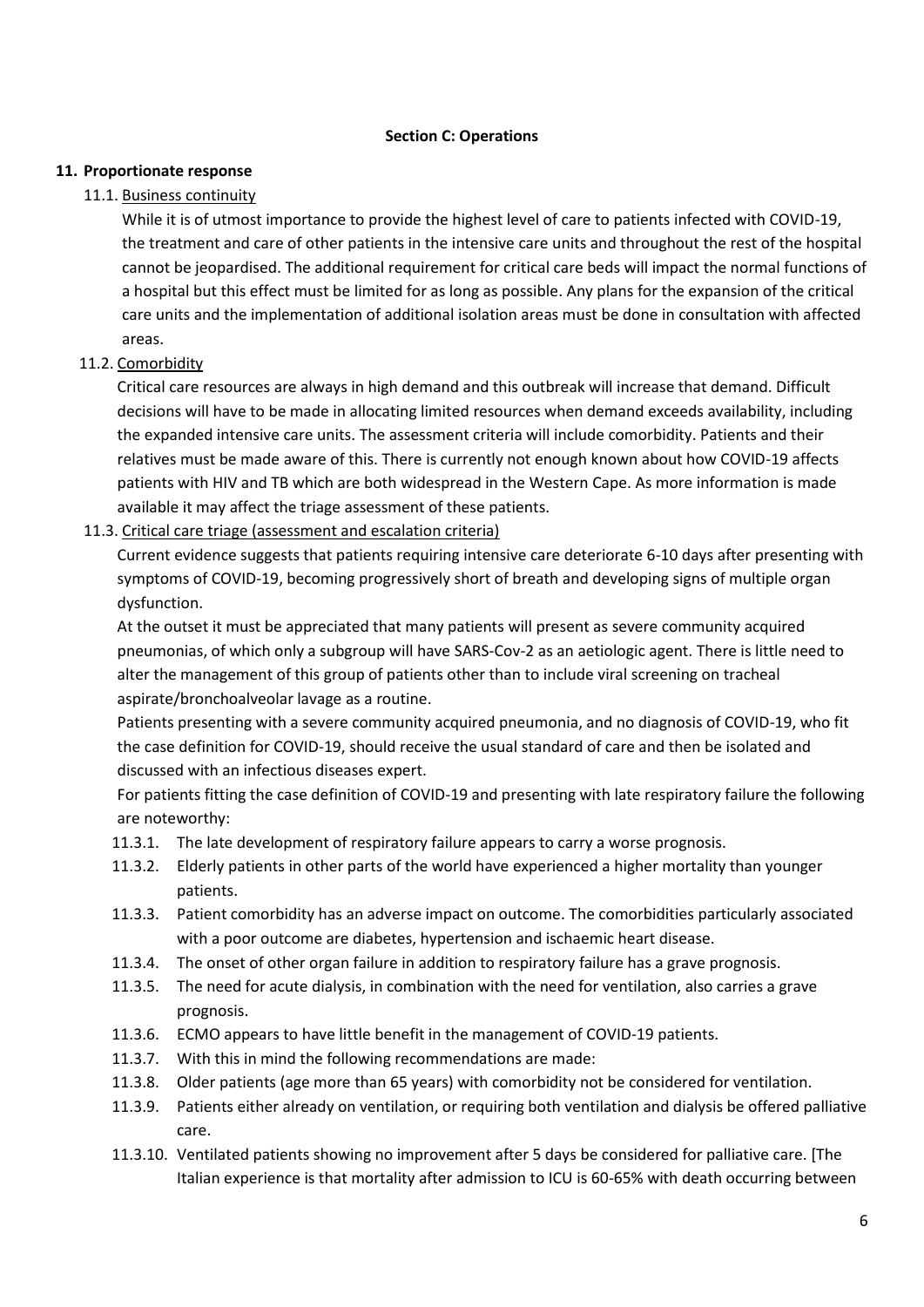the end of first and the beginning of the second week of hospitalisation. Recovery is long, reducing the turn-over of ICU beds].

# **12. Clinical management of COVID-19 patients**

12.1. The ventilation of patients with COVID-19

The guidelines below are given based on the experience of colleagues, predominantly in Italy, and current best practise. There is currently no literature based evidence for ventilatory recommendations specific to COVID-19. The information below should be interpreted and implemented cautiously.

- 12.1.1. High flow nasal oxygen, non-invasive ventilation and face mask CPAP be avoided at all costs due to the risk of creating viral aerosols
- 12.1.2. Lung protective ventilation with a tidal volume 4-6mL/kg predicted body weight be implemented
- 12.1.3. Permissive hypercapnoea be practised with the lowest possible respiratory rate to achieve a pH>7.2
- 12.1.4. A PEEP of 13-15cmH<sub>2</sub>O be titrated taking care that the  $p_aCO_2$  does not increase.
- 12.1.5. Minimal recruitment manoeuvres be performed
- 12.1.6. Increase of  $F_1O_2$  as necessary to maintain  $S_2O_2$  of 88%
- 12.1.7. Saturation does not need to be greater than 90%
- 12.1.8. Limit oxygen exposure as far as possible and try to keep  $F_1O_2 < 60\%$  if at all possible.
- 12.1.9. Prone positioning is beneficial and patients frequently improve oxygenation
- 12.1.10. Lung compliance is usually good in patients with COVID-19, hence the plateau pressure ( $P_{\text{plat}}$ ) is usually <25-27 cmH<sub>2</sub>O, with a driving pressure (Δplat) <13 cmH<sub>2</sub>O.

## 12.2. General ICU management of patients with COVID-19

- 12.2.1. Tracheal aspirates (or bronchoalveolar lavage) should be sent as a routine on admission. Nasopharyngeal or pharyngeal swabs may be negative, but tracheal aspirate/bronchoalveolar lavage has a much higher sensitivity.
- 12.2.2. Steroids should only be used in cases of septic shock (at doses of hydrocortisone 50mg IV 6 hourly).
- 12.2.3. High dose steroids for the purposes of treating the pneumonia are not recommended.
- 12.2.4. Intravenous fluids must be limited as far as possible. Have a low threshold for commencing vasopressors rather than fluid loading in patients with hypotension.
- 12.2.5. Review fluid volumes used for the delivery of all drugs including: vasopressors, insulin, electrolyte replacement and antimicrobial administration.

# **13. Implementation**

The guidelines are scalable to allow for the most effective response at each hospital whatever their current situation may be. Due to the urgency of the situation the guidelines in this document must be implemented immediately. Circumstances will differ between hospitals and they might be at different event stages. The CEO/Incident Manager/Intensivist must assess the situation at the hospital to determine at which event stage to implement these guidelines.

# **14. Triggers and thresholds**

Each hospital, according to their resources, will set thresholds and triggers for escalating or de-escalating into a different event stage. Moving from one event stage to another cannot happen randomly. The situation must be assessed by the incident management team before a decision is taken. Triggers and thresholds could be based on:

- Admission numbers
- Demand for intensive care beds
- Availability of equipment, personnel or other resources necessary for treatment

Any escalation or de-escalation between stages must be communicated to all areas of the hospital.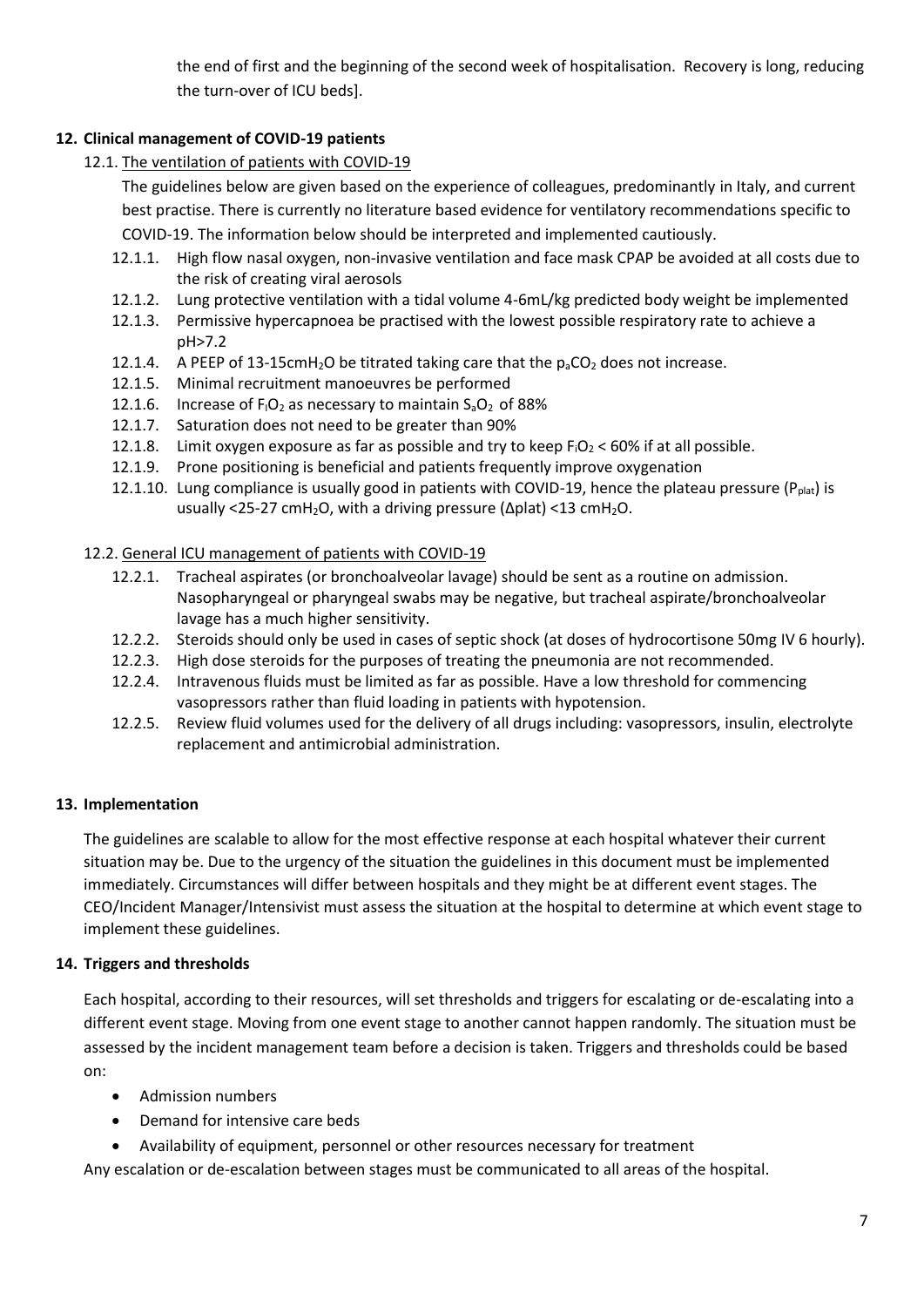#### **15. Escalation**

It may cause unnecessary disruption to hospital services and result in improper or wasteful allocation of resources to implement these guidelines for the worst case scenario while confirmed infection rates are relatively low. A phased approach allows for a planned and strategic increase and/or redirection of resources as it becomes necessary.

All personnel should be aware of their roles in each event stage. All personnel must be informed when an escalation takes place so that they can adjust their tasks accordingly. Escalation should also be communicated to other hospitals.

### **16. Contingency plans**

There are a number of variables which can affect the care of critically ill patients during this pandemic. Personnel may become infected and require isolation or treatment. Availability of equipment and medication could be affected by stricter import protocols. Other incidents at the hospital, e.g. fires or power outages, could impact critical care. As far as possible there should be contingency plans for the incidents most likely to have a moderate to serious impact on critical care.

#### **17. De-escalation and return to normal function**

As the outbreak is contained and fewer infections are reported there will be a decrease in demand for critical care treatment. It is advisable to delay the closure of expanded intensive care units and isolation areas until assurance is received from the National Department of Health that there is little to no chance of sudden reemergence of large numbers of COVID-19 infections.

De-escalation must be strategic. Temporary intensive care units and isolation areas must be deep-cleaned before being returned to normal use. Equipment must also be properly cleaned according to IPC principles before being returned to use. De-escalation will most likely occur simultaneously with or shortly before the phased reintroduction of services that were put on hold due to the outbreak. This transition process can be managed between a member of the incident management team (or an appointed person) and the Operational Managers of the areas being reopened.

#### **18. Data collection, storage and protection**

Throughout the course of this outbreak it is important to collect as much data as possible and to maintain record keeping procedures. The knowledge and insight gained during this period will allow for better planning in preparedness for future infectious disease outbreak scenarios.

Accurate data collection will make it easier for hospitals to compile the necessary reports once the outbreak is declared resolved. Data will also be needed for financial reconciliations at a later stage when hospitals assess the financial impact that this outbreak has had.

The coordinated and consistent approach taken by the hospitals in the Western Cape requires that certain information be shared, within the hospital and between hospitals. An information system should be set up that facilitates easy storage of and access to shared data and resources.

The patient's right to privacy must still be respected and any details pertaining to a patient's identity and treatment must be kept confidential.

## **19. Communication**

The key to a coordinated and consistent response is effective communication. The incident management team must keep personnel informed about any changes to the plan or any directives from the National or Provincial Department of Health. Communication must be accurate and transparent. Personnel should also be able to communicate their concerns, challenges and suggestions to the incident management team.